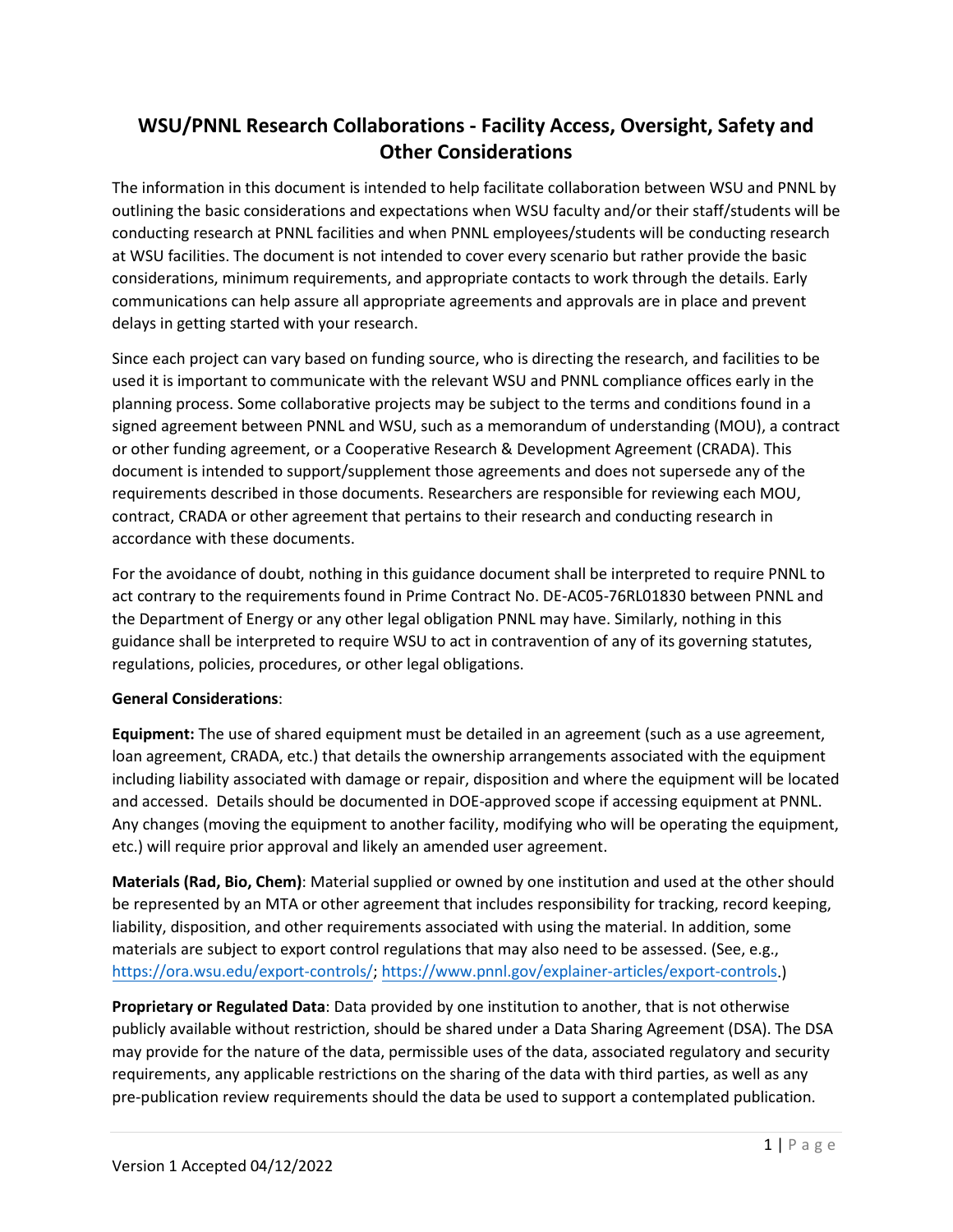**Risk Assessments:** Risk assessments may need to be performed by both the facility where the work involving hazardous materials or activities occur, as well as the organization responsible for employing the researchers. (See, e.g., [https://ehs.wsu.edu/workplace-safety/;](https://ehs.wsu.edu/workplace-safety/) [https://www.pnnl.gov/support\\_org/ehss.asp.](https://www.pnnl.gov/support_org/ehss.asp))

For PNNL work conducted offsite, an Offsite Risk Management Plan (ORMP) generated by the Electronic Prep and Risk for the PNNL project is required. Offsite activities for environmental, safety and health hazards will need to be created in Lab Assist. An Offsite Radiological Work Request and Permit (ORWP) is required for PNNL employees performing research with radiological materials or radiation producing machines at non-PNNL facilities. See HDI exhibit "Experimental or Field Work Off Site or Outside of IOPS or Lab Assist Controls."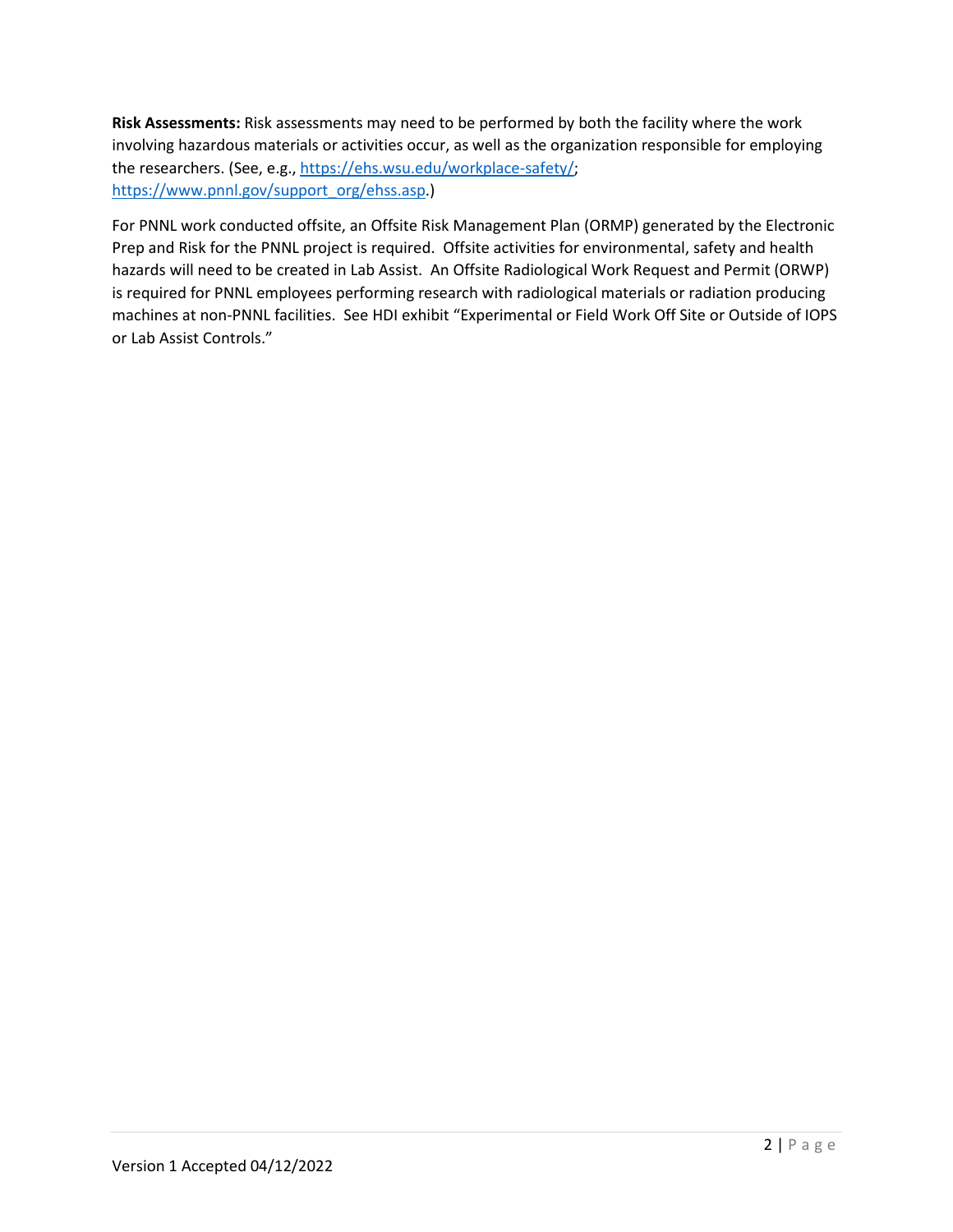### **WSU Faculty/Staff/Students must meet the below requirements, as applicable before conducting work at a PNNL facility.**

**Safety**: WSU is ultimately responsible for the safety of its employees regardless of the work location. PI's, staff and students working at another institution must meet safety requirements of the facility they are working at and any requirements from WSU that exceed the local requirements. PI's/Supervisors are responsible for assuring appropriate safety training has occurred in accordance with WSU SPPM 2.18 "General Workplace Safety" [\(https://policies.wsu.edu/prf/index/manuals/2-00-contents/2-18-safety](https://policies.wsu.edu/prf/index/manuals/2-00-contents/2-18-safety-training/)[training/\)](https://policies.wsu.edu/prf/index/manuals/2-00-contents/2-18-safety-training/).

PNNL has a separate orientation/on-boarding process required for WSU joint appointees (JAs), students, and other visiting scientists, which outlines their requirements when conducting research at PNNL facilities.

**Facility Access**: In order to conduct research in PNNL Facilities, WSU personnel must;

- 1) Have an individual agreement (for faculty with a joint appointment), nonemployee access agreement or contract in place as required by PNNL that details the expectations associated with access.
- 2) Complete PNNL training and onboarding (initial and annual).
- 3) Have any relevant PNNL oversight committee approvals for the work (e.g. IRB, IACUC, IBC, RSC).
- 4) Foreign National collaborators require a Security Plan and Risk Assessment initiated by the Foreign Visits and Assignments process. Refer to the HDI exhibit "Request Approval for Foreign National Interaction" for additional guidance. For WSU employees please contact your PNNL host for additional information.

#### **Research Involving Animals**:

- WSU PIs conducting research involving animals should be familiar with the WSU IACUC policies governing animal researc[h https://iacuc.wsu.edu/about/](https://iacuc.wsu.edu/about/) regardless of where the research will be conducted.
- Dual IACUC review is not required by OLAW or USDA when there are collaborations between institutions; however, there is an expectation that the collaborating institutions have a contract, reliance agreement and/or MOU in place that designates responsibility for animal care and oversight. WSU researchers must review IACUC policy #9 [\(https://iacuc.wsu.edu/documents/2016/06/policy\\_9.pdf/\)](https://iacuc.wsu.edu/documents/2016/06/policy_9.pdf/) before planning any animal research at non-WSU locations.
- PNNL has an AAALAC accredited Animal Care and Use Program, an active Animal Welfare Assurance and is a registered research facility with USDA. In general, WSU will rely on the PNNL IACUC to review and oversee any animal work occurring by WSU faculty at PNNL facilities. The WSU faculty member must reach out to the WSU Animal Welfare Program [\(iacuc@wsu.edu\)](mailto:iacuc@wsu.edu) early in the process (well in advance of any animal research being performed) so that a determination about oversight can be made and an appropriate reliance agreement be established.
- The WSU faculty will be required to submit a PNNL IACUC protocol and meet all necessary PNNL IACUC training requirements for work occurring at PNNL facilities.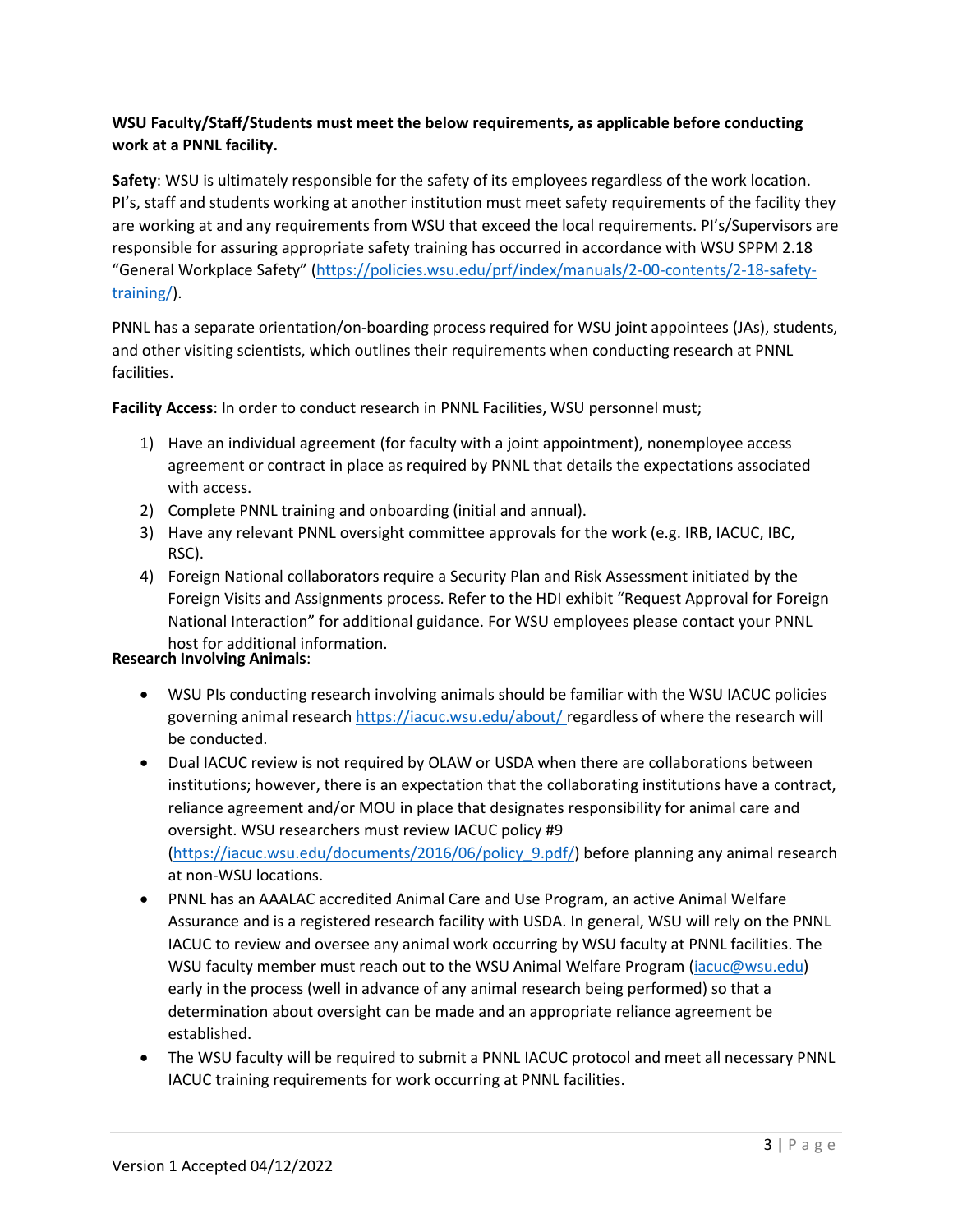- WSU employees should be current with their WSU Occupational Health Training -Animals (OHT-A) and may be required to enroll in the OHT-A risk assessment and medical evaluation program.
- DOE notification or approval may be required to conduct animal work at PNNL facilities depending upon the animal model and source of funding.
- Since each project can vary based on funding source, who is directing the research, and facilities to be used it is important to communicate with both the WSU and PNNL AWP/IACUC Office early in the planning process.

WSU Animal Care and Use Program contacts: Alan Ekstrand [iacuc@wsu.edu](mailto:iacuc@wsu.edu) 509-335-7951 <https://iacuc.wsu.edu/>

PNNL Animal Care and Use Program Contacts: Kimberly Tyrrell [kimberly.tyrrell@pnnl.gov](mailto:kimberly.tyrrell@pnnl.gov)  509-375-2985 [https://pnnl.sharepoint.com/sites/DDST/SitePages/Institutional-Animal-Care-and-Use-](https://pnnl.sharepoint.com/sites/DDST/SitePages/Institutional-Animal-Care-and-Use-Committee.aspx)[Committee.aspx](https://pnnl.sharepoint.com/sites/DDST/SitePages/Institutional-Animal-Care-and-Use-Committee.aspx) 

## **Research Involving Potentially Biohazardous materials (e.g., infectious agents, toxins, recombinant or synthetic nucleic acid molecules)**:

- WSU PIs conducting research involving potentially biohazardous materials should be familiar with the WSU biosafety program, including the Institutional Biosafety Committee (IBC) policies, regardless of where the research will be conducted: [https://biosafety.wsu.edu/potentially](https://biosafety.wsu.edu/potentially-biohazardous-materials/)[biohazardous-materials/](https://biosafety.wsu.edu/potentially-biohazardous-materials/)
- Dual IBC review is not required, however PNNL expectations may differ from those of WSU, including services involving occupational health and safety.
- The WSU faculty will be required to submit a PNNL IBC protocol and meet all necessary training requirements for work occurring at PNNL facilities.
- Lab Assist activity(ies) will be required for the work scope to be executed at PNNL. The PNNL host/collaborator can assist with creation and/or identification of such Lab Assist activities.
- Work scope executed at PNNL may require WSU faculty and students to be current with WSU Occupational Health Training and be enrolled in a medical evaluation program. Select documentation of enrollment in the WSU medical surveillance program and approval to work with select controls may be requested by PNNL.
- Since each project can vary based on funding source, who is directing the research, and facilities to be used it is important to communicate with both the WSU and PNNL Biosafety Officer's early in the planning process.

WSU Biosafety Officer: Levi O'Loughlin [ibc@wsu.edu](mailto:ibc@wsu.edu)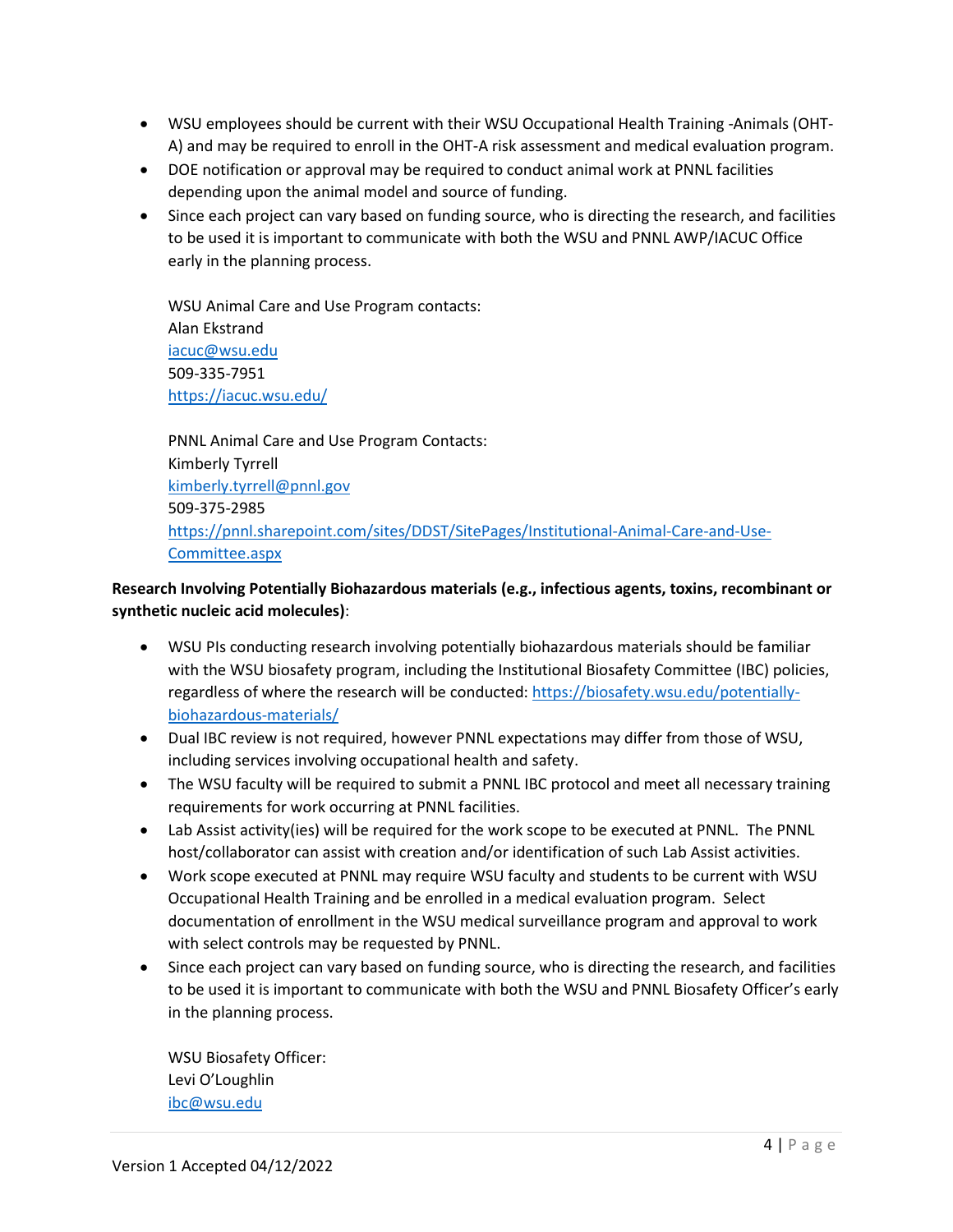509-335-1585 [https://ibc.wsu.edu](https://ibc.wsu.edu/)

PNNL Biosafety Officer Mylissia Smith [mylissia.smith@pnnl.gov](mailto:mylissia.smith@pnnl.gov) 509-372-4775 [https://workersafety.pnl.gov/programs/bio\\_agents/IBC/index.stm](https://workersafety.pnl.gov/programs/bio_agents/IBC/index.stm)

#### **Research Involving Human Subjects:**

- Since each project can vary based on funding source, who is directing the research, and facilities to be used it is important to communicate with both the WSU and PNNL Human Research Protection Program/Institutional Review Board Offices early in the planning process. **This early consultation is important if the proposed project may include non-PNNL DOE personnel (e.g., employees, contractors) as participants.**
- Dual IRB review is typically not required when there are collaborations between institutions; however, there is an expectation that the collaborating institutions have a reliance agreement, contract and/or MOU in place that designates responsibilities. It is important to note that contracts, MOUs, data sharing agreements, etc. do not replace the need for a reliance agreement for any federally funded non-exempt human subjects research.
- The WSU faculty member must reach out to the WSU Human Research Protection Program/Institutional Review Board [\(irb@wsu.edu\)](mailto:irb@wsu.edu) and the PNNL Human Research Protection Program [\(susan.varnum@pnnl.gov\)](mailto:susan.varnum@pnnl.gov) in advance of any research involving human participants being performed so that a determination about oversight can be made and an appropriate reliance agreement can be established. For more information, please visit: <https://irb.wsu.edu/external-collaborations/>
- • [WSU](https://irb.wsu.edu/about-hrpp-irb/%20regardless%20of%20where%20the%20research%20will%20be%20conducted.) PIs conducting research involving human participants should be familiar with the WSU [IRB/HRPP policies:](https://irb.wsu.edu/about-hrpp-irb/%20regardless%20of%20where%20the%20research%20will%20be%20conducted.) https://irb.wsu.edu/about-hrpp-irb/ an[d PNNL HRPP Policies:](https://ori.pnnl.gov/Default.aspx) <https://humanresearch.pnl.gov/> regardless of where the research will be conducted.
- The IRB of Record and the PI must assure that [DOE specific requirements](https://science.osti.gov/ber/human-subjects/Regulations-and-Requirements/DOE-Specific-Requirements) have been met and are followed during the conduct of research[: https://science.osti.gov/ber/human](https://science.osti.gov/ber/human-subjects/Regulations-and-Requirements/DOE-Specific-Requirements)[subjects/Regulations-and-Requirements/DOE-Specific-Requirements](https://science.osti.gov/ber/human-subjects/Regulations-and-Requirements/DOE-Specific-Requirements)
- PNNL has a FWA (FWA00025932) and one active registered IRB (IRB00011131). When PNNL serves as the IRB of record, IRB review will be conducted under the terms of the PNNL FWA.
- When PNNL serves as the IRB of record, meeting any WSU specific (policy) requirements will be the responsibility of the PI.
- WSU has an FWA (FWA00002946) and two registered IRBs (IRB 0000449 and IRB 00011272). When WSU is the IRB of record, the review will be conducted under the terms of the WSU FWA.

WSU Human Research Protection Program contacts: Joe Crossno [irb@wsu.edu](mailto:irb@wsu.edu) 509-335-7195 <https://irb.wsu.edu/>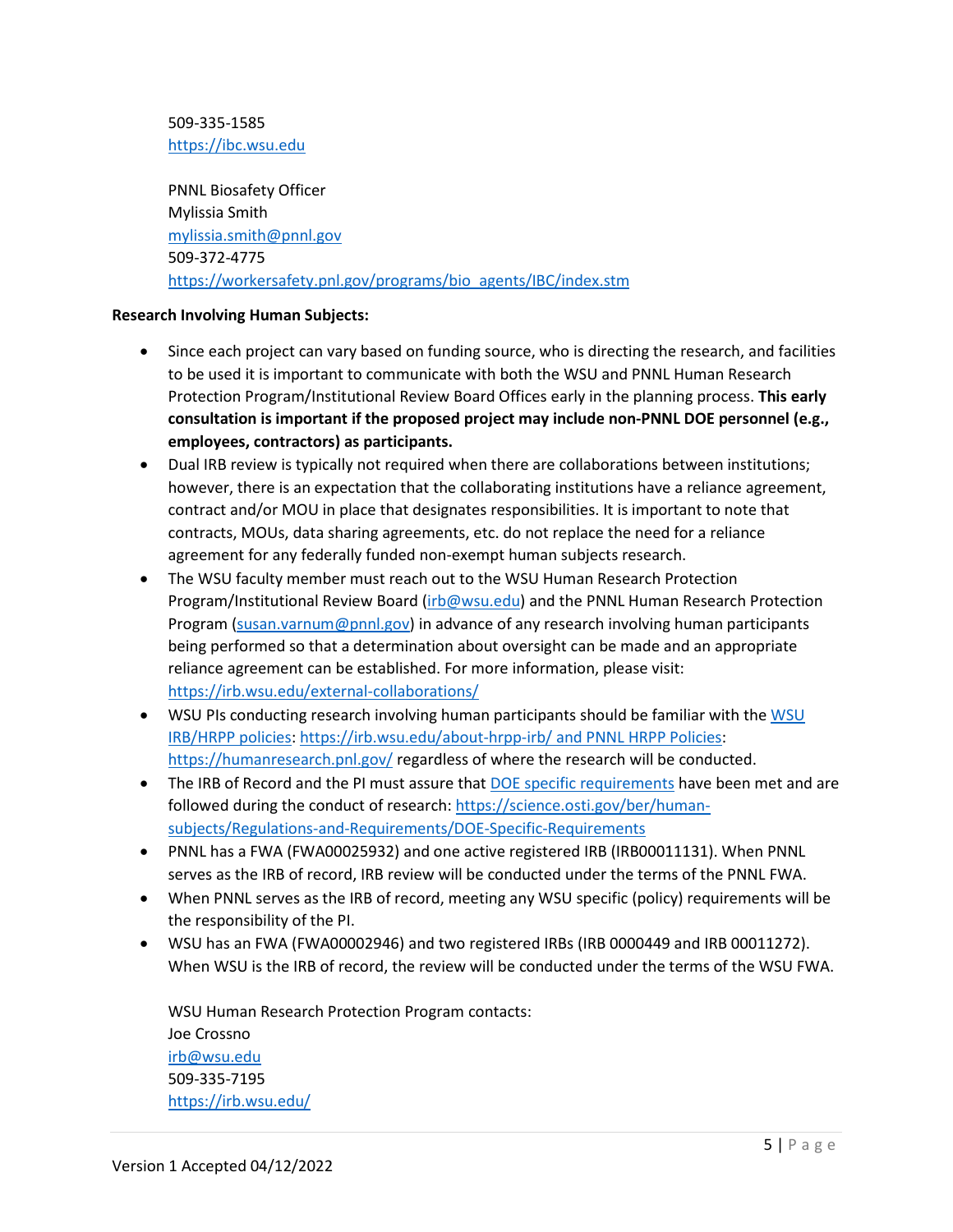PNNL Human Research Protection Program contact: Susan Varnum [susan.varnum@pnnl.gov](mailto:susan.varnum@pnnl.gov) 509-371-7199 <https://humanresearch.pnl.gov/>

#### **Research Involving Radioactive Materials or Radiation Producing Machines:**

- WSU PIs conducting research involving radioactive materials and/or radiation producing machines should be familiar with the WSU radiation safety program, including the WSU radiation protection manual, regardless of where the research will be conducted: <https://rso.wsu.edu/rppm/>
- Dual radiation safety committee review and badging is not required.
- Radioactive materials and/or radiation producing machines must be approved by the PNNL Radiation Safety Officer (RSO) prior to use. Materials transferred from WSU's broadscope license for use at PNNL must be initiated by the WSU RSO.
- The WSU faculty will be required to assure PNNL RSO approves all planned research, badging needs, and training requirements for work occurring at PNNL facilities.
- Since each project can vary based on funding source, who is directing the research, and facilities to be used it is important to communicate with both the WSU and PNNL RSO's early in the planning process.

WSU Radiation Safety Officer: Rey McGehee [radsafe@wsu.edu](mailto:radsafe@wsu.edu) 509-335-4221 <https://rso.wsu.edu/>

#### **PNNL Radiation Protection Group Leader:**

Bill Duffy [william.duffy@pnnl.gov](mailto:william.duffy@pnnl.gov) 509-371-6220 <https://radiationprotection.pnl.gov/index.stm>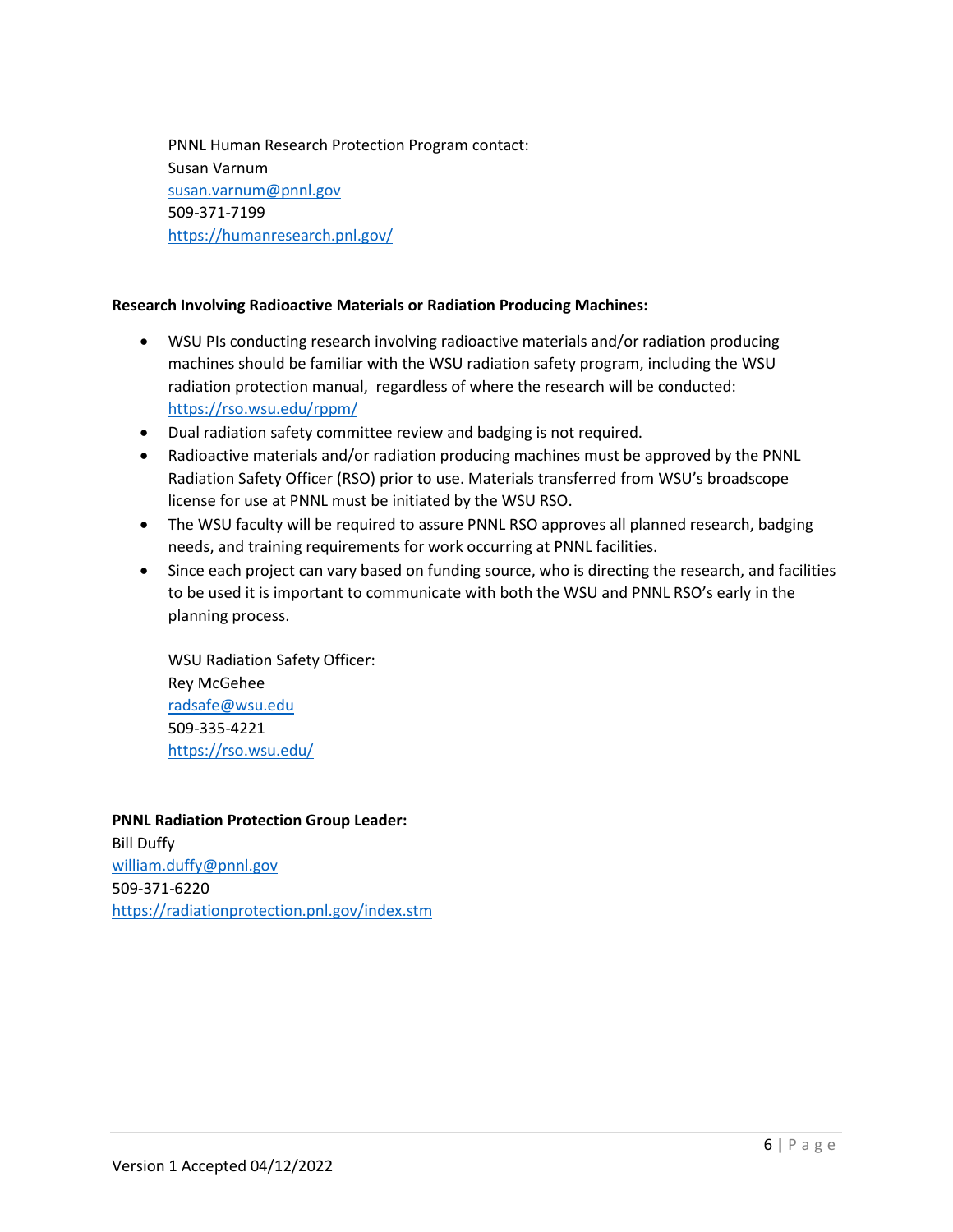#### **PNNL PI's, staff and students must meet the below requirements, as applicable before conducting work at WSU Facilities.**

**Safety and Security**: PNNL is ultimately responsible for the safety of its employees regardless of the work location. PNNL researchers working offsite must meet safety requirements of the facility they are working at and any requirements from PNNL that exceed the local requirements. PI's/Supervisors are responsible for assuring appropriate safety training has occurred for their staff. Within the project charter (in the Electronic Prep & Risk [EPR] system), include a description of the experimental or field work to be conducted off-site or outside of Integrated Operations System (IOPS) or Lab Assist. Refer to the HDI exhibit "Experimental or Field Work Off Site or Outside of IOPS or Lab Assist Controls" and the "Summary of Experimental / Field Work Off Site or Outside of IOPS or Lab Assist Control" document for additional guidance. All documents and materials generated externally while working in a classified subject area need to be reviewed by a derivative classifier. Refer to the HDI exhibit "DC Review of Externally Developed Event Content" for additional guidance.

**Facility Access**: In order conduct research in WSU Facilities, PNNL personnel must:

- Complete any required facility orientation & WSU required training
- Work with the Department Chair or Facility Director to determine if a WSU Research Facility Use Agreement will be required.
- Have any relevant WSU oversight committee approvals for the work (e.g. IRB, IACUC, IBC, RSO).

#### **Research Involving Animals**:

- PNNL researchers conducting research involving animals at WSU should be familiar with the relevant WSU IACUC policies on animal research and teaching<https://iacuc.wsu.edu/about/> and take required training.
- Research involving animals occurring in WSU facilities requires approval by the WSU IACUC. WSU has an AAALAC accredited Animal Care and Use Program, an active Animal Welfare Assurance and is a registered research facility with USDA.
- Dual IACUC review is not required by OLAW or USDA when there are collaborations between institutions; however, there is an expectation that the collaborating institutions have a contract, reliance agreement and/or MOU in place that designates responsibility for animal care and oversight. The WSU AWP Office will work with PNNL to determine if a reliance agreement is appropriate or if the PNNL IACUC wants to complete a separate review of the protocol.
- PNNL employees should be enrolled in the PNNL Occupational Health program. WSU will accept enrollment in the PNNL program in lieu of enrollment in the WSU Occupational Health program.
- PNNL faculty with a joint appointment wishing to serve as PI on a WSU IACUC protocol need to adhere to https://iacuc.wsu.edu/documents/2016/06/policy\_22.pdf/
- Since each project can vary based on funding source, who is directing the research, and facilities to be used it is important to communicate with both the WSU and PNNL AWP/IACUC Office early in the planning process.

WSU Animal Care and Use Program contacts: Alan Ekstrand [iacuc@wsu.edu](mailto:iacuc@wsu.edu)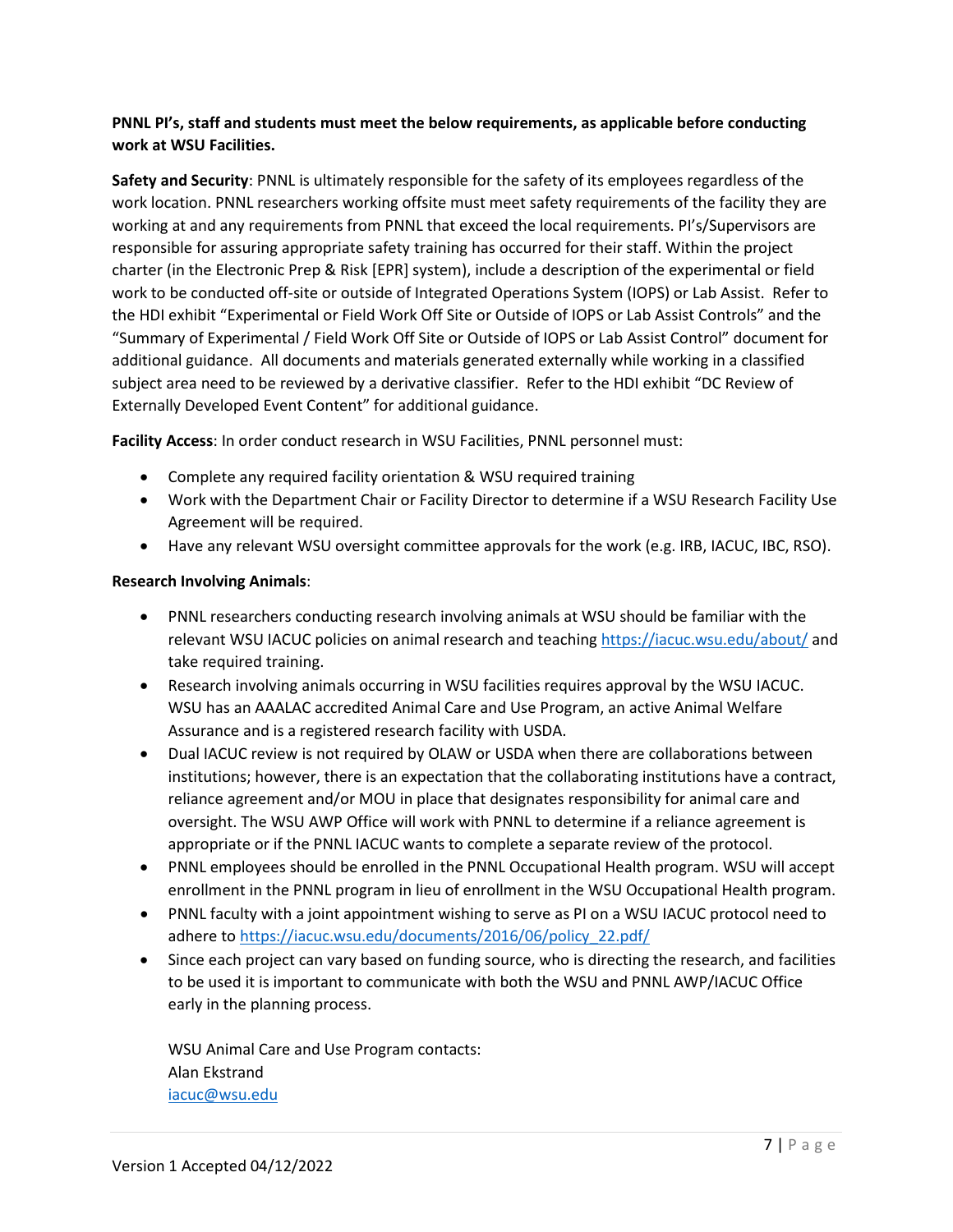509-335-7951 <https://iacuc.wsu.edu/>

PNNL Animal Care and Use Program Contacts: Kimberly Tyrrell [kimberly.tyrrell@pnnl.gov](mailto:kimberly.tyrrell@pnnl.gov)  509-375-2985 [https://pnnl.sharepoint.com/sites/DDST/SitePages/Institutional-Animal-Care-and-Use-](https://pnnl.sharepoint.com/sites/DDST/SitePages/Institutional-Animal-Care-and-Use-Committee.aspx)[Committee.aspx](https://pnnl.sharepoint.com/sites/DDST/SitePages/Institutional-Animal-Care-and-Use-Committee.aspx)

#### **Research Involving Biohazardous materials (infectious agents, toxins, recombinant DNA/RNA, etc.)**:

- PNNL PI's conducting research involving potentially biohazardous materials at WSU should be familiar with the WSU biosafety program, including the Institutional Biosafety Committee (IBC) policies [\(https://biosafety.wsu.edu/potentially-biohazardous-materials/\)](https://biosafety.wsu.edu/potentially-biohazardous-materials/).
- WSU IBC oversees research at WSU locations and therefore requires submission of a Biosafety Approval Form (BAF) [\(https://biosafety.wsu.edu/forms-templates-inspection-checklists/\)](https://biosafety.wsu.edu/forms-templates-inspection-checklists/).
- All researchers are required to train on a project-specific Biosafety Manual (BSM) that work with potentially biohazardous materials.
- An approved PNNL ORMP generated by Electronic Prep and Risk and approved Lab Assist activities for environmental, safety and health hazards are required prior to execution of experimental work scope(s) at WSU.
- Since each project can vary based on funding source, who is directing the research, and facilities to be used it is important to communicate with both the WSU and PNNL Biosafety Officer's early in the planning process.

WSU Biosafety Officer: Levi O'Loughlin [ibc@wsu.edu](mailto:ibc@wsu.edu)  509-335-1585 [https://ibc.wsu.edu](https://ibc.wsu.edu/) PNNL Biosafety Officer: Mylissia Smith [mylissia.smith@pnnl.gov](mailto:mylissia.smith@pnnl.gov) 509-372-4775 https://workersafety.pnl.gov/programs/bio\_agents/IBC/index.stm

#### **Research Involving Human Subjects:**

• Since each project can vary based on funding source, who is directing the research, and facilities to be used it is important to communicate with both the WSU and PNNL Human Research Protection Program/Institutional Review Board Offices early in the planning process. **This early consultation is important if the proposed project may include non-PNNL DOE personnel (e.g., employees, contractors) as participants.**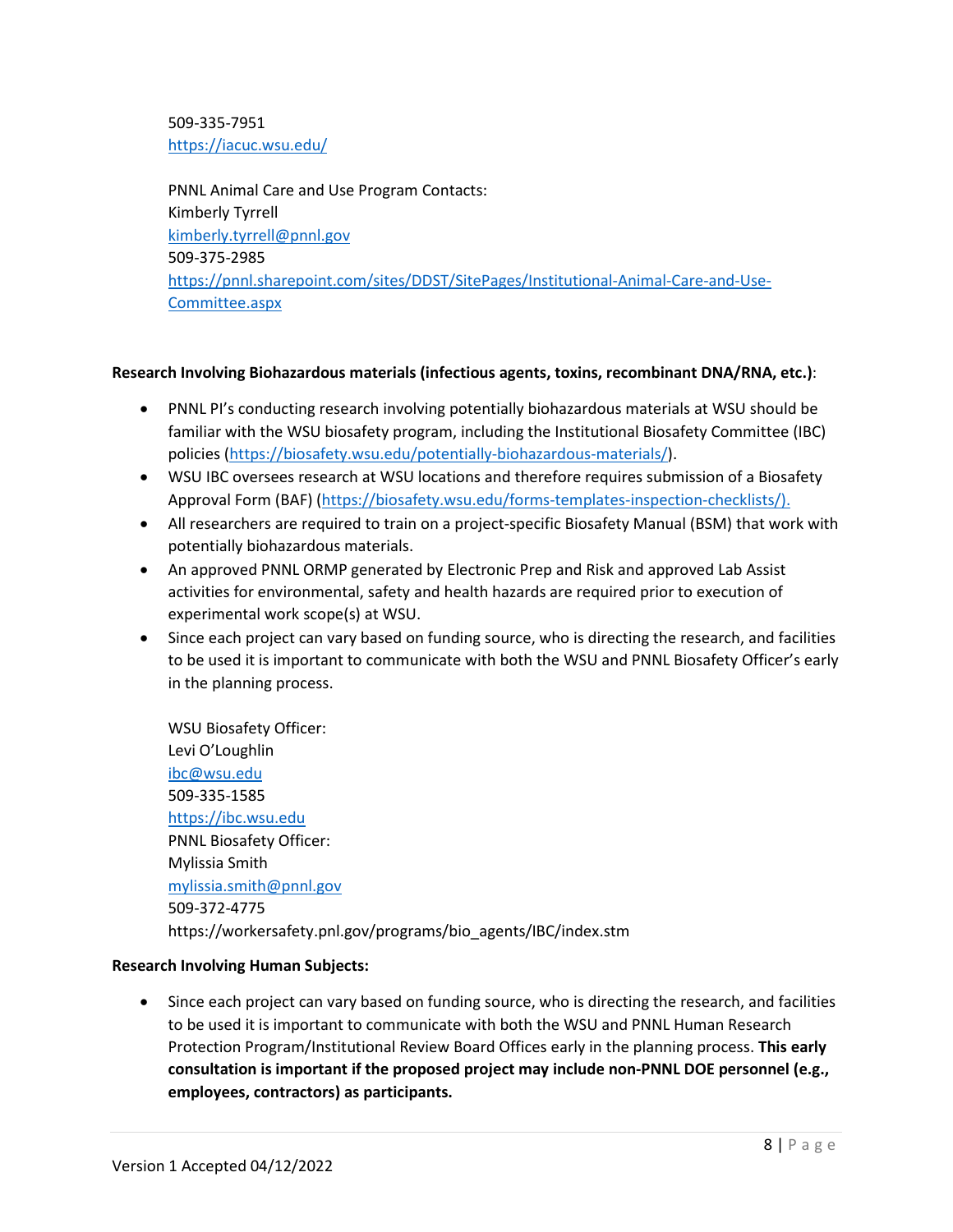- Dual IRB review is typically not required when there are collaborations between institutions; however, there is an expectation that the collaborating institutions have a reliance agreement, contract and/or MOU in place that designates responsibilities ( [https://irb.wsu.edu/external](https://irb.wsu.edu/external-collaborations/)[collaborations/\)](https://irb.wsu.edu/external-collaborations/).
- The PNNL PI must reach out to the WSU Human Research Protection Program/Institutional Review Board [\(irb@wsu.edu\)](mailto:irb@wsu.edu) or the PNNL Human Research Protection Program contact [\(susan.varnum@pnnl.gov\)](mailto:susan.varnum@pnnl.gov) in advance of any research involving human participants being performed so that a determination about oversight can be made and an appropriate reliance agreement can be established. For more information, please visit: https://irb.wsu.edu/externalcollaborations/
- PNNL PIs conducting research involving human participants should be familiar with the WSU IRB/HRPP policies [\(https://irb.wsu.edu/about-hrpp-irb/\)](https://irb.wsu.edu/about-hrpp-irb/). and PNNL IRB/HRPP policies (https://humanresearch.pnl.gov/).
- WSU has an FWA (FWA00002946) and two registered IRBs (IRB 0000449 and IRB 00011272). When WSU IRB is the IRB of record, the review will be conducted under the terms of the WSU FWA. DOE specific requirements will be implemented when required.
- When WSU IRB is the IRB of record, the PNNL PI will be required to submit a WSU IRB protocol and meet all necessary WSU IRB training requirements for work occurring at WSU facilities.

WSU Human Research Protection Program contacts: Joe Crossno

[irb@wsu.edu](mailto:irb@wsu.edu) 509-335-7195 <https://irb.wsu.edu/>

PNNL Human Research Protection Program contact: Susan Varnum [susan.varnum@pnnl.gov](mailto:susan.varnum@pnnl.gov) 509-371-7199 https://humanresearch.pnl.gov/

#### **Research Involving Radiation:**

- PNNL PIs conducting research involving radioactive materials and/or radiation producing machines at WSU should be familiar with the WSU radiation safety program, including the WSU radiation protection manual [\(https://rso.wsu.edu/rppm/\)](https://rso.wsu.edu/rppm/).
- Radioactive materials and/or radiation producing machines must be approved by the WSU Radiation Safety Officer (RSO) prior to use and are subject to oversight by the WSU Radiation Safety Committee. Materials transferred from PNNL must be approved by the WSU RSO and added to WSU's broadscope license.
- An Offsite Radiological Work Request and Permit (ORWP) is required to be in place prior to performing the work at a WSU facility. Contact the Radiation Protection Program for additional details and requirements.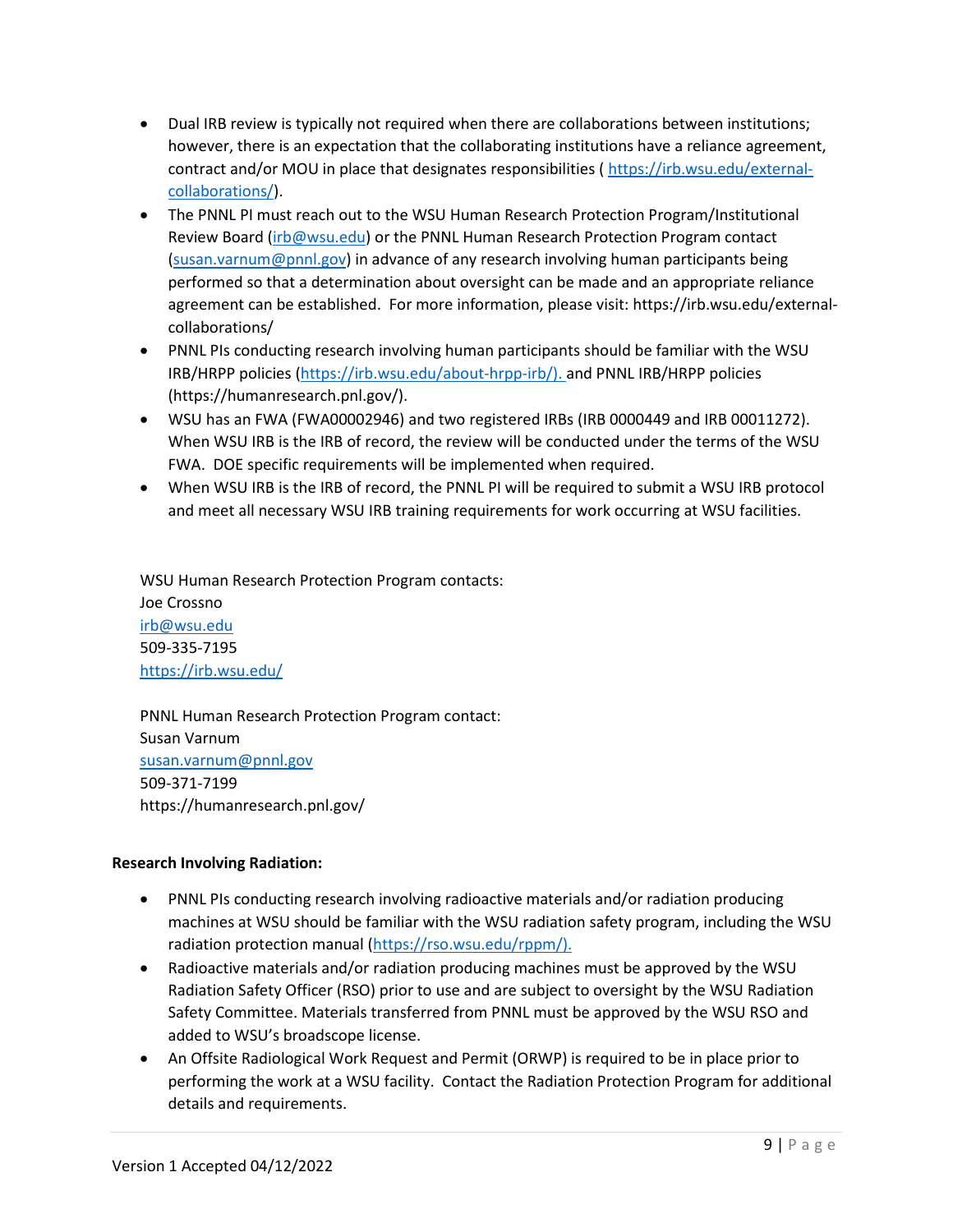- The PNNL faculty and authorized users will be required to comply with badging and training requirements for work occurring at WSU facilities.
- Since each project can vary based on funding source, who is directing the research, and facilities to be used it is important to communicate with both the WSU and PNNL RSO's early in the planning process.

WSU Radiation Safety Officer: Rey McGehee [radsafe@wsu.edu](mailto:radsafe@wsu.edu) 509-335-4221 <https://rso.wsu.edu/>

**PNNL Radiation Protection Group Leader:** Bill Duffy william.duffy@pnnl.gov 509-371-6220

https://radiationprotection.pnl.gov/index.stm